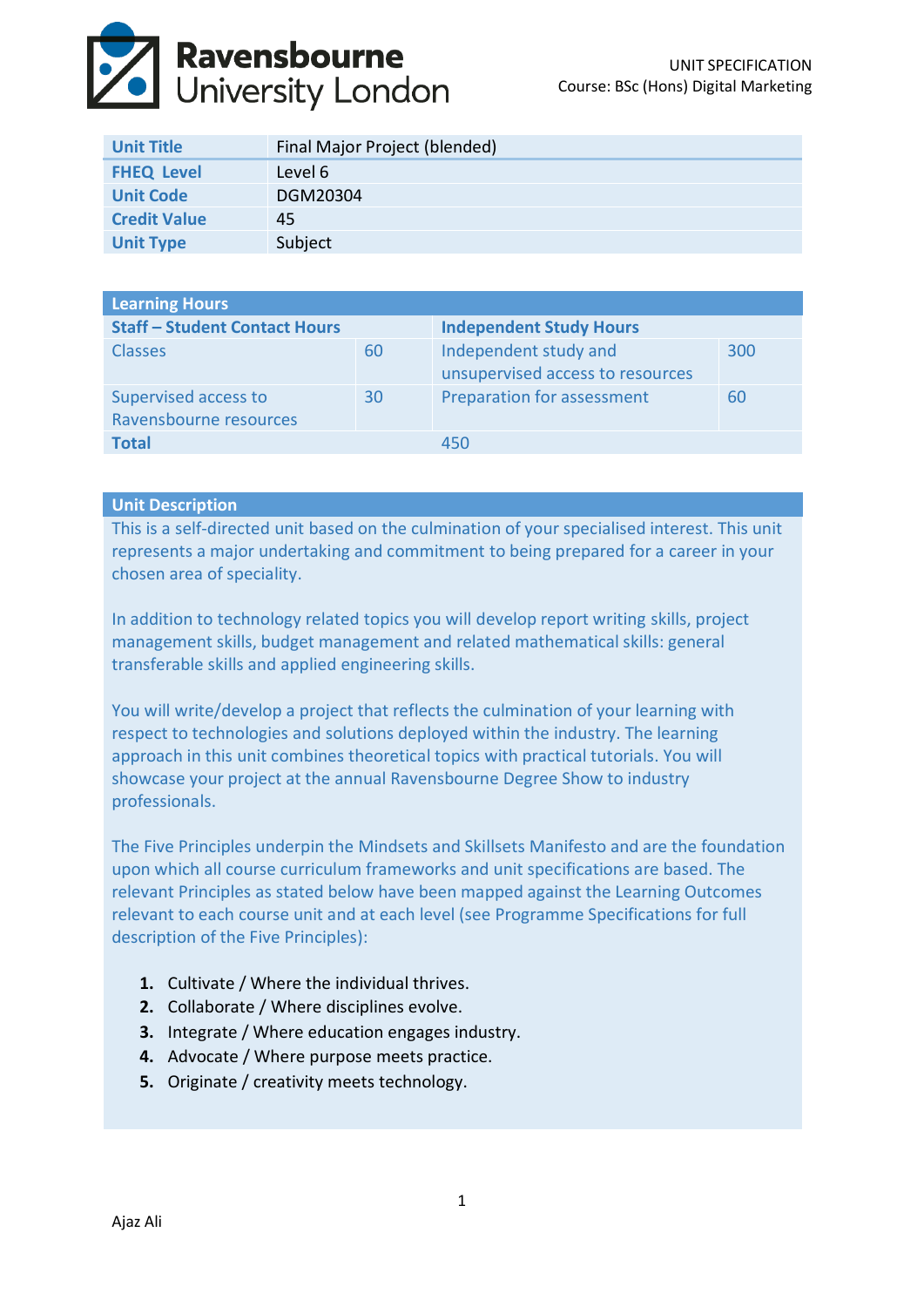## Unit Aims

To showcase and consolidate learning demonstrating all programme aims and unit Learning Outcomes

To reflect on your experience of developing the project and evaluation of what went right or wrong

In depth analysis of your own work and relevant/potential industrial applications

#### **Unit Learning Outcomes**

*(to be selected from the Mini Manual)*

LO 1 Research/Inspiration

Select and evaluate information gathering techniques using a wide range of sources, providing visual, contextual and industry case-study research as appropriate.

Related Principle: ORIGINATE LO 2 Concept/Ideation

Critically appraise and evaluate appropriate research materials to generate workable concepts or strategic project themes that inform and underpin project development. Related Principle: **ORIGINATE** 

LO 3 Development/Prototyping

Investigate potential pathways that result in appropriate solutions, informed by a systematic understanding of the principles of the creative process. Related Principle: INTEGRATE LO 4 (Pre) Production

Demonstrate systematic working knowledge, production skills, selection, application and understanding of a selection of processes, materials and methods that inform creative and academic practice.

Related Principle: COLLABORATE

LO 5 Presentation /Storytelling for Influence

Communicate projects creatively and professionally, whether in visual, oral or written form. Methods of presentation are appropriate to the audience/client and the purpose of the work.

Related Principle: ADVOCATE

LO 6 Critical and creative mindsets Evaluate a range of critical approaches in order to form an independent position

Related Principle: ORIGINATE

LO 7 Employability

Effectively employ professional transferable and employability skills, including the ability to manage time and work to clear briefs and deadlines, respond to set goals, and communicate effectively.

Related Principle: CULTIVATE

LO 8 Professional Identity

Align your professional identity as a practitioner with a viable career context. Related Principle: CULTIVATE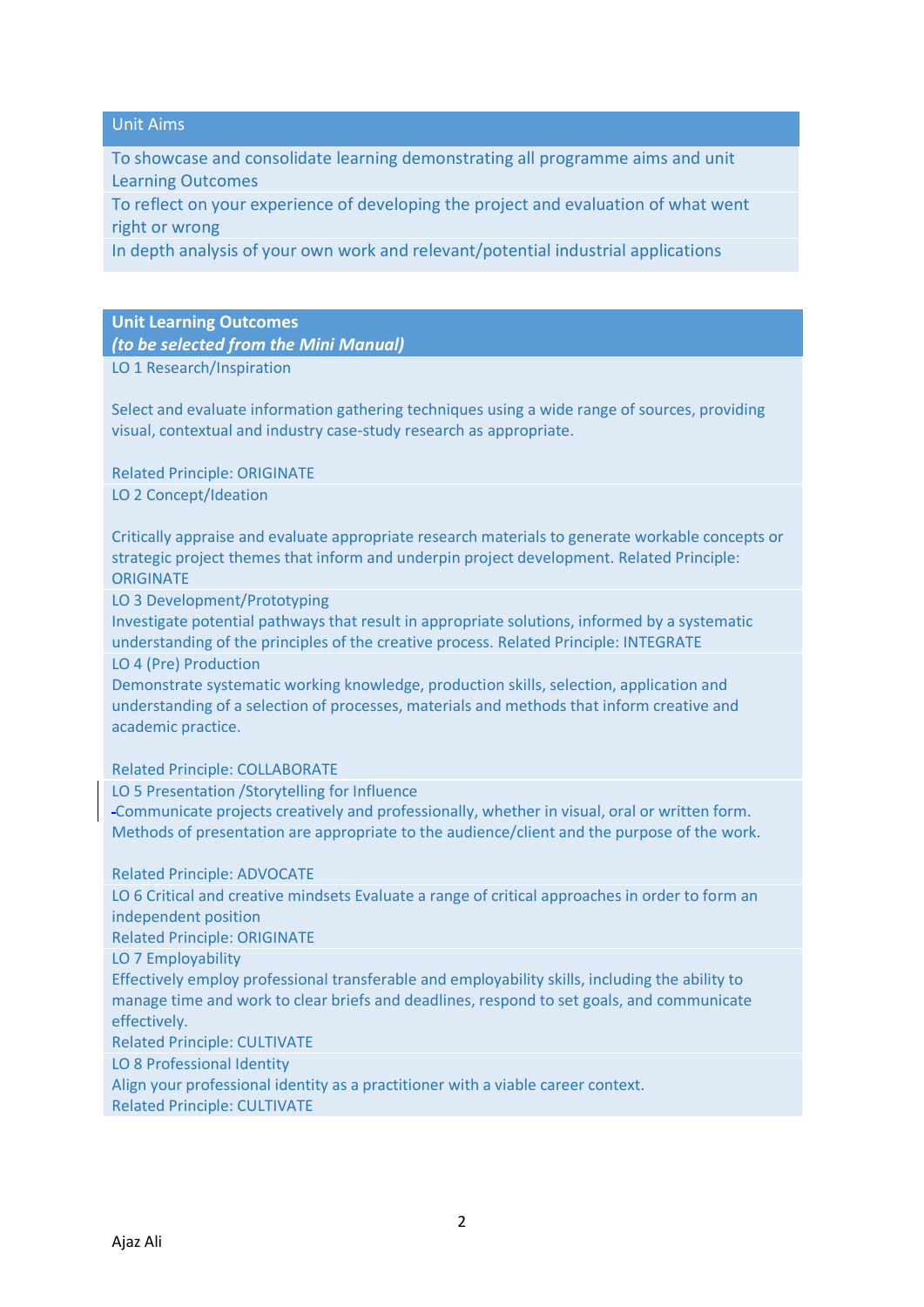# **Learning and Teaching Methods**

Project briefings: In order to prepare students for the aims, content, deliver learning outcomes, and assessments:

- o Seminars (including guest lecturers)
- $\circ$  1:1 practical workshops (with specialist tutors)
- o VLE activities such as transferable skills tutorials and tests
- o Individual and small group work
- o Autonomous study
- o Continual individual and small group formative feedback
	- Continual assessments throughout unit that demonstrates the degree to which learning outcomes are being met

| <b>Assessment methods and tasks</b>                                                                                                   |                      |  |  |  |
|---------------------------------------------------------------------------------------------------------------------------------------|----------------------|--|--|--|
| <b>Assessment tasks</b>                                                                                                               | <b>Weighting (%)</b> |  |  |  |
| 1. Project pitch presentation (10 minutes)                                                                                            | 10% (term 1)         |  |  |  |
| 2. Interim progress presentation of project<br>(10 minutes)                                                                           | 10% (Term 2)         |  |  |  |
| 3. Reflective Project Report (1500-2000<br>words)                                                                                     | 40% (Term 3)         |  |  |  |
| 4. Project demonstration with supporting<br>collateral                                                                                | 40% (Term 3)         |  |  |  |
| (10-15 minutes demonstration, 10 minutes Q&A)<br>Could be part of a degree show, online<br>presentation or face to face presentation. |                      |  |  |  |

### **Indicative Assessment Criteria**

Assessment criteria are the basis on which judgment of the adequacy of the work is made. A more detailed assessment criteria will be specified in the brief. This should be written in line with the Learning Outcomes, the purpose and aims of the unit.

Assessment 1 is a short presentation to pitch the project proposal. The presentation will be assessed through the following criteria:

- $\circ$  Ability to pitch a relevant industry project proposal in order to get approval to proceed or feedback to modify proposal. LO1
- o Evidence of research into project viability in terms of required skills, context within the industry practice, risk, budget, and timescale. LO8

Assessment 2 is a presentation with tutors of the Interim Project Report.